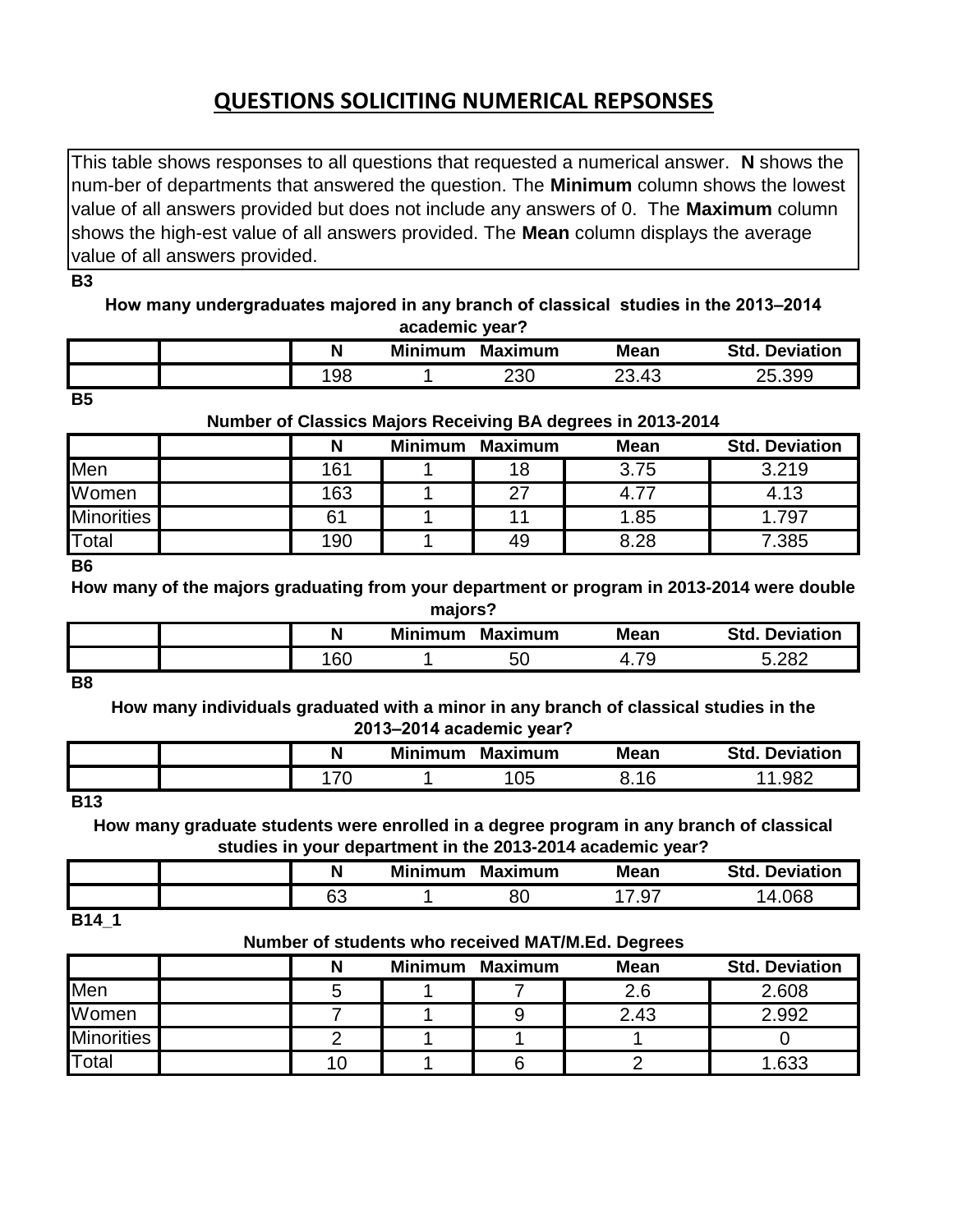# **B14\_2**

#### **Number of students who received Terminal MA Degrees**

|                   |    | <b>Minimum</b> | Maximum | <b>Mean</b> | <b>Std. Deviation</b> |
|-------------------|----|----------------|---------|-------------|-----------------------|
| Men               |    |                |         | 2.15        | 1.433                 |
| Women             | 26 |                |         | 2.35        | 81. ا                 |
| <b>Minorities</b> |    |                |         | 5. ا        |                       |
| Total             | 35 |                |         | 3.66        | 2.93                  |

**B14\_3**

#### **Number of students who received PhD Degrees**

|                   |    | <b>Minimum</b> | <b>Maximum</b> | <b>Mean</b> | <b>Std. Deviation</b> |
|-------------------|----|----------------|----------------|-------------|-----------------------|
| Men               |    |                |                | 1.94        | 1.029                 |
| Women             |    |                |                | .88         | 1.364                 |
| <b>Minorities</b> |    |                |                |             |                       |
| Total             | 25 |                |                | 2.64        |                       |

**B16\_2**

**What is the average number of courses per year taught by each TA?**

|          | N       | <b>Minimum</b> | <b>Maximum</b> | . .<br><b>Mean</b> | <b>Std</b><br><b>Deviation</b> |
|----------|---------|----------------|----------------|--------------------|--------------------------------|
|          | л<br>r. |                |                | .09                | - റ 4 റ                        |
| __ _ _ _ |         |                |                |                    |                                |

**B16\_3**

#### **What is the average per-course salary paid to TA's?**

|    | <b>Minimum</b> | <b>Maximum</b> | <b>Mean</b> | <b>Std. Deviation</b> |
|----|----------------|----------------|-------------|-----------------------|
| 50 | ∩∩<br>∠∪       | 18000          | 6422.2336   | 4138.58451            |
|    |                |                |             |                       |

**B17**

**How many non-teaching fellowships did your department or program offer to graduate students in the 2013-14 academic year?**

|                                                                                            | N  | <b>Minimum</b> | <b>Maximum</b> | <b>Mean</b>   | <b>Std</b><br>eviation<br>нчи |
|--------------------------------------------------------------------------------------------|----|----------------|----------------|---------------|-------------------------------|
|                                                                                            | т. |                |                | $\sim$<br>U.L | 34<br>. .                     |
| the property of the control of the control of the control of the control of the control of |    |                |                |               |                               |

**B18**

**If non-teaching fellowships are offered in your department or program, for how many years is such support typically guaranteed to a student?**

|  | N | Minimum | <b>Maximum</b> | <b>Mean</b> | <b>Deviation</b><br>Std. |
|--|---|---------|----------------|-------------|--------------------------|
|  | 4 |         |                | 2.09        | .368                     |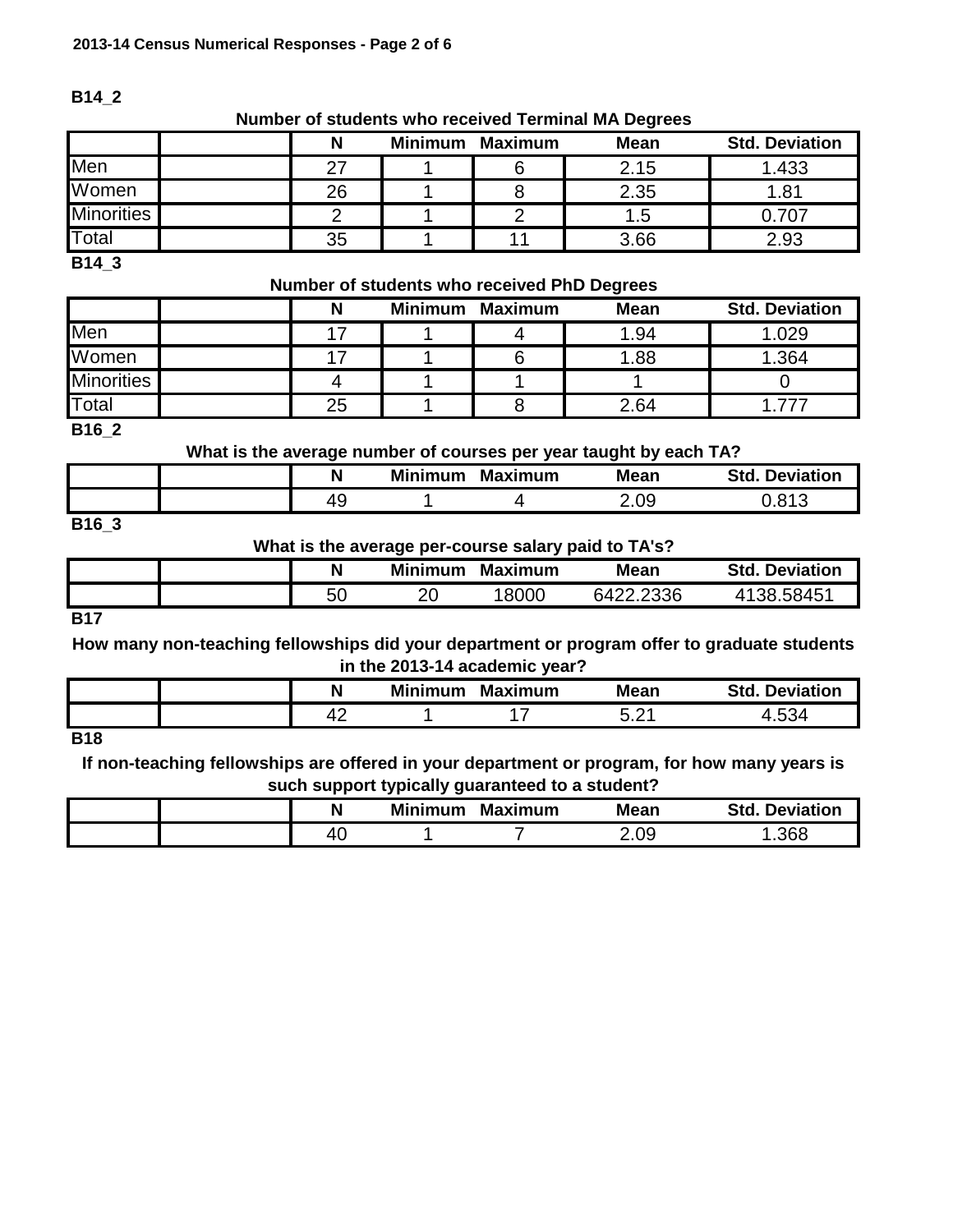#### **C1**

# **What was the enrollment for courses in the area in the 2013–2014 academic year?**

|                                                   | N   | <b>Minimum</b> | <b>Maximum</b> | <b>Mean</b> | <b>Std. Deviation</b> |
|---------------------------------------------------|-----|----------------|----------------|-------------|-----------------------|
| <b>Introductory Latin</b>                         | 246 |                | 675            | 61.67       | 68.644                |
| <b>Intermediate Latin</b>                         | 224 |                | 238            | 27.06       | 29.362                |
| <b>Advanced Latin</b>                             | 200 |                | 127            | 18.51       | 18.951                |
| <b>Introductory Greek</b>                         | 197 |                | 290            | 22.39       | 24.003                |
| <b>Intermediate Greek</b>                         | 180 |                | 80             | 9.45        | 8.892                 |
| <b>Advanced Greek</b>                             | 166 |                | 71             | 9.84        | 11.058                |
| Ancient Art/Archaeology                           | 149 |                | 616            | 85.26       | 111.51                |
| Ancient Gender and/or<br><b>Sexuality Studies</b> | 76  |                | 172            | 35.12       | 33.712                |
| <b>Ancient History</b>                            | 163 |                | 1000           | 106.6       | 149.618               |
| <b>Ancient Philosophy</b>                         | 100 | 3              | 300            | 39.05       | 43.276                |
| <b>Classical Civilization</b>                     | 157 | $\overline{2}$ | 1423           | 172.15      | 233.432               |
| Classical Literature in<br><b>Translation</b>     | 156 |                | 750            | 75.94       | 113.595               |
| <b>Classical Mythology</b>                        | 188 |                | 1604           | 192.05      | 268.783               |
| <b>Classical Tradition</b>                        | 48  |                | 1040           | 59.04       | 151.666               |
| Etymology                                         | 58  |                | 1440           | 164.47      | 321.869               |
| Other                                             | 71  |                | 1669           | 116.04      | 239.133               |
| Total                                             | 175 | 14             | 4542           | 643.7       | 809.186               |

**C3**

**How many undergraduate courses in any branch of classical studies did your department or program offer in the 2013-2014 academic year?**

|     | .                  |                |                |                             |                          |
|-----|--------------------|----------------|----------------|-----------------------------|--------------------------|
|     |                    | <b>Minimum</b> | <b>Maximum</b> | <b>Mean</b>                 | Std.<br><b>Deviation</b> |
|     | ---<br>אני<br>ا بے |                | 70             | ⌒→<br>$\sim$<br>ں ے.<br>- 1 | 561                      |
| D.A |                    |                |                |                             |                          |

**D1**

**How many graduate courses in any branch of classical studies did your department or program offer in the 2013-2014 academic year?**

|    | <b>Minimum</b> | <b>Maximum</b> | <b>Mean</b> | <b>Std</b><br><b>Deviation</b> |
|----|----------------|----------------|-------------|--------------------------------|
| -- |                | ጋር<br>υU       |             | $\sim$<br>フェハー                 |

**D2**

**What was the total enrollment in your department's or program's graduate courses in any branch of the classical studies in the 2013-2014 academic year?**

|  |           | <b>Minimum</b> | <b>Maximum</b> | <b>Mean</b>              | Std.<br><b>Deviation</b> |
|--|-----------|----------------|----------------|--------------------------|--------------------------|
|  | - -<br>◡◡ |                | 635            | ⇁⌒<br>.57<br><b>V.VI</b> |                          |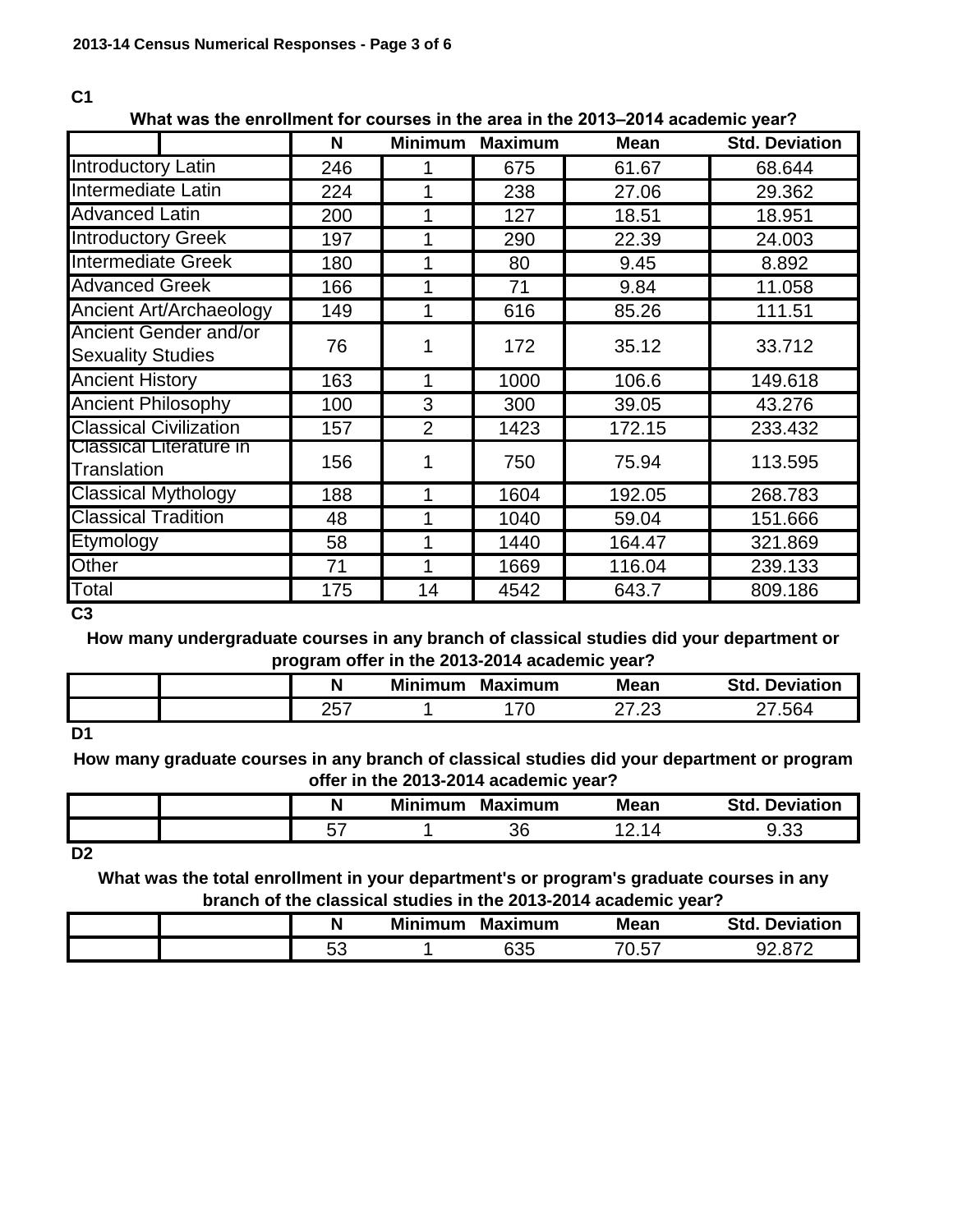**E1a\_1**

#### **Classicists in Full Time Positions - Tenured**

|                   | N   |      | Minimum   Maximum | <b>Mean</b> | <b>Std. Deviation</b> |
|-------------------|-----|------|-------------------|-------------|-----------------------|
| Men               | 203 | 0.2  | 18                | 2.4841      | 2.25726               |
| Women             | 172 | 0.3  |                   | 1.8961      | 1.29134               |
| <b>Minorities</b> | 12  | 0.2  |                   |             | 0.47863               |
| Total             | 209 | 0.25 | 16                | 3.5654      | 2.95947               |

**E1a\_2**

# **Classicists in Full-Time Positions - Tenure-Track**

|                   | N   |     | Minimum   Maximum | <b>Mean</b> | <b>Std. Deviation</b> |
|-------------------|-----|-----|-------------------|-------------|-----------------------|
| Men               | 86  |     | ◠                 | 1.3663      | 0.6572                |
| Women             | 68  | 0.2 | 5                 | 1.3074      | 0.74219               |
| <b>Minorities</b> |     |     | ◠                 | 1.1111      | 0.33333               |
| Total             | 117 | 0.2 |                   | 1.6701      | 1.12513               |
| E1a 3             |     |     |                   |             |                       |

# **Classicists in Full-Time Positions - Non-Tenure-Track**

| N   | <b>Minimum</b> |    | <b>Mean</b> | <b>Std. Deviation</b> |
|-----|----------------|----|-------------|-----------------------|
| 84  | 0.4            | 10 | 1.4512      | 1.1797                |
|     | 0.5            | с  | 1.2939      | 0.76929               |
|     | 0.5            |    | 1.0455      | 0.35032               |
| 113 | 0.4            | 10 | 1.7635      | 1.35279               |
|     |                |    |             | Maximum               |

**E1b**

## **Classicists in Part-Time Positions**

|                   | N   |      | Minimum   Maximum | <b>Mean</b> | <b>Std. Deviation</b> |
|-------------------|-----|------|-------------------|-------------|-----------------------|
| Men               | 103 | 0.17 |                   | 1.3108      | 1.18428               |
| Women             | 90  | 0.17 |                   | 1.313       | 1.31419               |
| <b>Minorities</b> |     | 0.17 |                   | 0.605       | 0.45727               |
| Total             | 123 | 0.17 | 16                | 1.7946      | 2.20529               |

**E2**

# **In the 2013-2014 academic year, how many of the Classicists listed above held doctoral**

| degrees?                                                               |  |     |     |    |        |         |  |
|------------------------------------------------------------------------|--|-----|-----|----|--------|---------|--|
| <b>Minimum</b><br><b>Std. Deviation</b><br>N<br><b>Maximum</b><br>Mean |  |     |     |    |        |         |  |
|                                                                        |  | າາາ | 4.د | つに | 5.4049 | 4.54796 |  |
| ---                                                                    |  |     |     |    |        |         |  |

**E3\_1**

**In the 2013–2014 academic year, how many full-time Classicists did your department or program have in each of the rank categories below? - Professor**

|                   | N   | <b>Minimum</b> | l Maximum <b>I</b> | Mean   | <b>Std. Deviation</b> |
|-------------------|-----|----------------|--------------------|--------|-----------------------|
| Men               | 143 | 0.2            | 9                  | 1.8642 | 1.59117               |
| Women             | 89  | 0.67           | O                  | 1.4154 | 0.83286               |
| <b>Minorities</b> |     |                | 1.25               | 1.0417 | 0.10206               |
| Total             | 138 | 0.25           | 10.63              | 2.4895 | 1.97523               |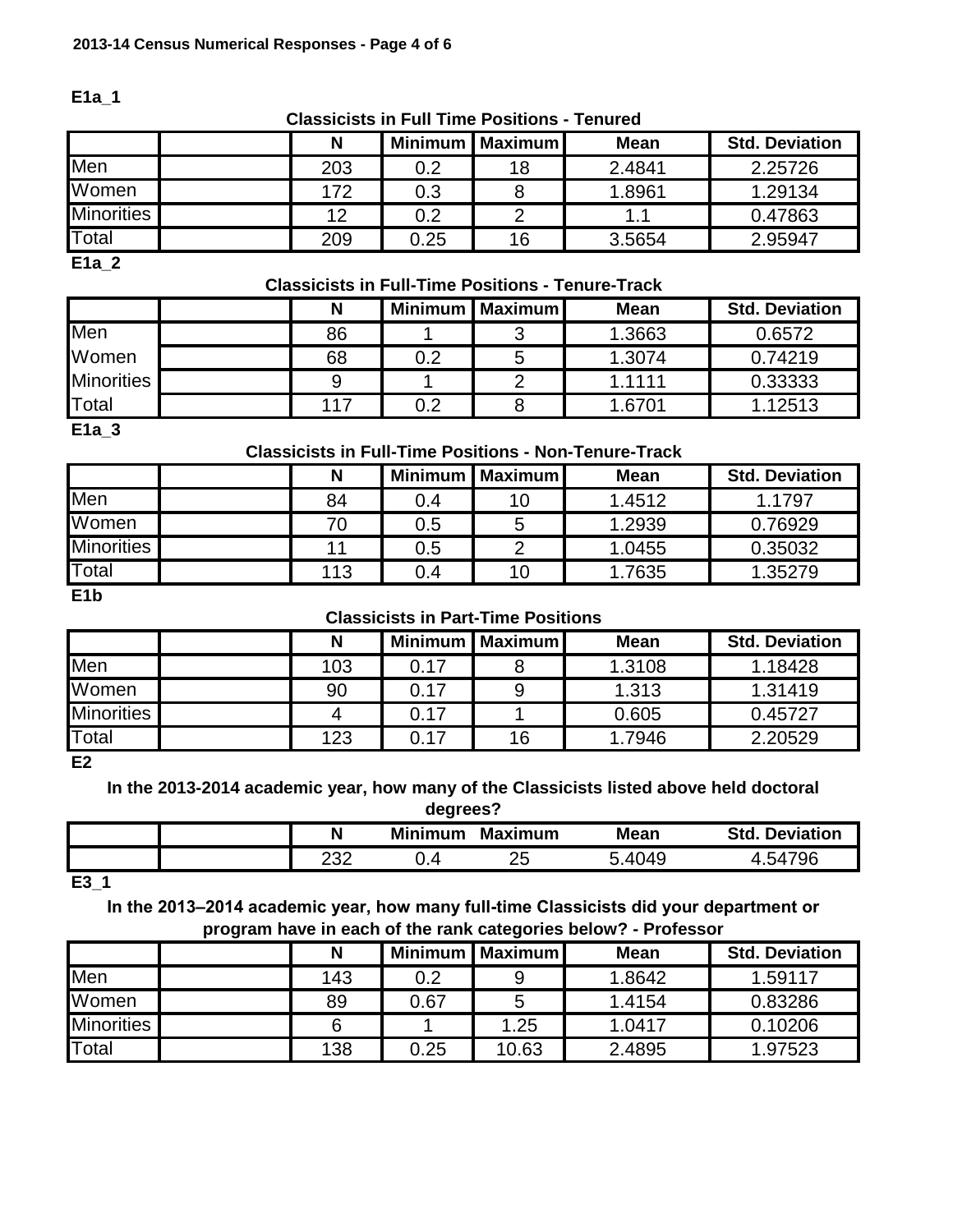# **E3\_2**

**In the 2013–2014 academic year, how many full-time Classicists did your department or program have in each of the rank categories below? - Associate Professor**

|                   |     | <b>Minimum</b> | <b>Maximum</b> | <b>Mean</b> | <b>Std. Deviation</b> |
|-------------------|-----|----------------|----------------|-------------|-----------------------|
| Men               | 139 | 0.2            |                | 1.6216      | 1.01493               |
| Women             | 122 | 0.3            |                | 1.4287      | 0.78703               |
| <b>Minorities</b> |     |                |                |             |                       |
| Total             | 140 | 0.5            |                | 2.4064      | 1.58291               |

**E3\_3**

**In the 2013–2014 academic year, how many full-time Classicists did your department or program have in each of the rank categories below? - Assistant Professor**

|                   | N   |     | Minimum   Maximum | <b>Mean</b> | <b>Std. Deviation</b> |
|-------------------|-----|-----|-------------------|-------------|-----------------------|
| Men               | 98  | 0.1 |                   | 1.3276      | 0.65248               |
| Women             | 82  | 0.2 | ົ                 | 1.2585      | 0.57369               |
| <b>Minorities</b> |     |     |                   | 1.0909      | 0.30151               |
| Total             | 126 | 0.2 |                   | 1.6643      | 0.93076               |

**E3\_4**

**In the 2013–2014 academic year, how many full-time Classicists did your department or program have in each of the rank categories below? - Instructor/Other**

|                   |     | <b>Minimum</b> | l Maximum l | <b>Mean</b> | <b>Std. Deviation</b> |
|-------------------|-----|----------------|-------------|-------------|-----------------------|
| Men               | 114 | 0.17           |             | 1.3464      | 0.81304               |
| Women             | 101 | 0.2            |             | 1.3923      | 1.16257               |
| <b>Minorities</b> |     | 0.25           |             | 0.9643      | 0.54827               |
| Total             | 122 | 0.17           | 12          | 2.0279      | 1.79732               |

**E4**

**In the 2013-2014 academic year, how many courses in any branch of classical studies were taught by faculty members who were paid on a per-course or fractional appointment rate?**

|          | <b>Minimum</b> | <b>I</b> Maximum <b>I</b> | <b>Mean</b> | Std<br><b>Deviation</b> |
|----------|----------------|---------------------------|-------------|-------------------------|
| ЛF<br>90 |                | 00                        | . 4         | $\angle .354$           |

**E5**

# **Pay per course for part-time faculty**

|                |     |      | Minimum   Maximum | Mean      | <b>Std. Deviation</b> |
|----------------|-----|------|-------------------|-----------|-----------------------|
| Minimum        | 157 | ,000 | 12000             | 4247.9097 | 1979.2283             |
| <b>Maximum</b> | 154 | 1800 | 15333             | 5269.1732 | 2369.9428             |

**E6a**

**Since the 2008-2009 academic year, how many full-time Classicists in your department or program were reviewed for tenure?**

|  | $\blacksquare$<br>. . | Minimum I | I Maximum I | <b>Mean</b> | Std.<br><b>Deviation</b> |
|--|-----------------------|-----------|-------------|-------------|--------------------------|
|  | 09                    |           |             | .68         | .059                     |